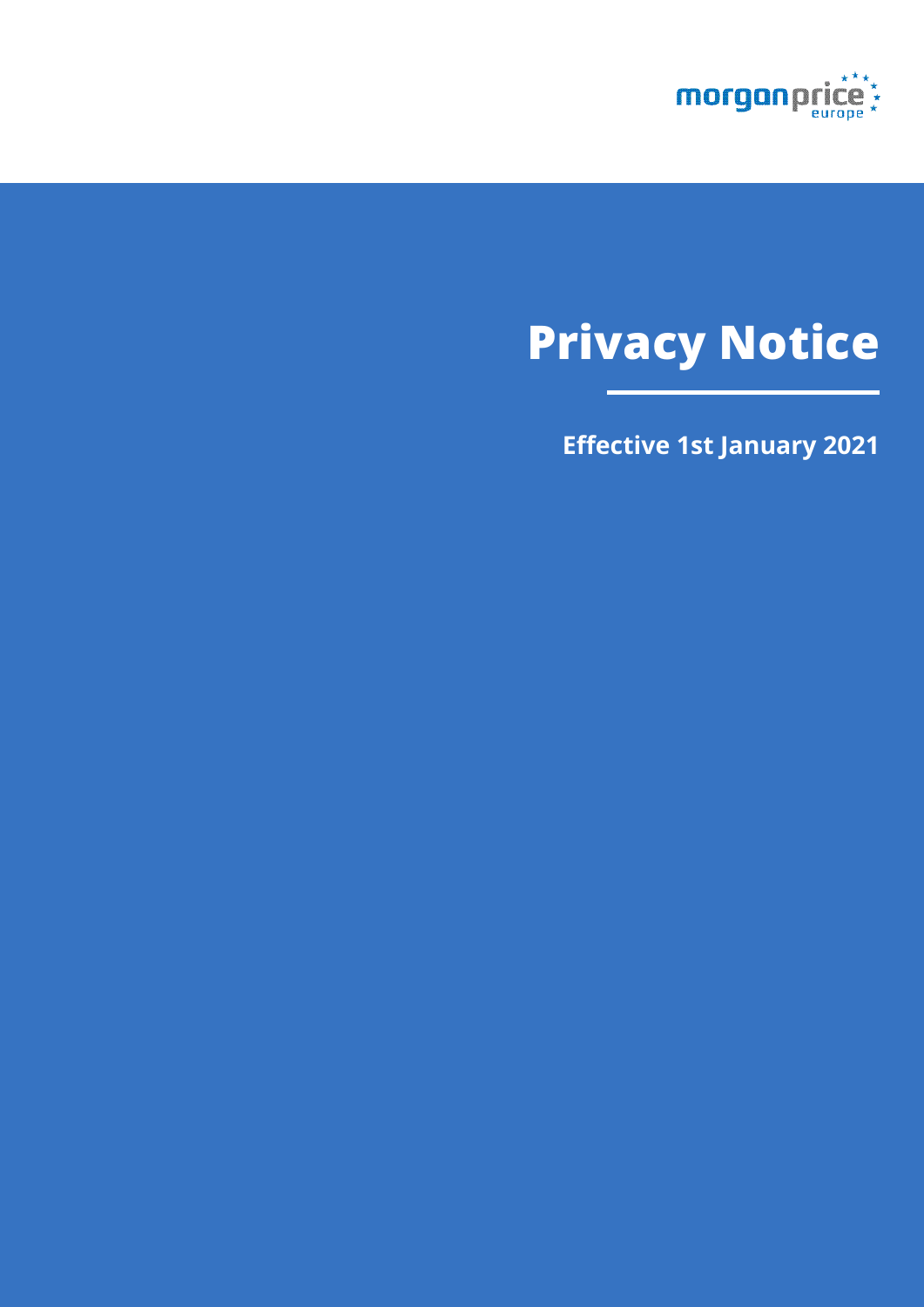

# **Contents**

- **1. Important information and who we are**
- **2. The data we collect about you**
- **3. How is your personal data collected?**
- **4. How we use your personal data**
- **5. Disclosures of your personal data**
- **6. International transfers**
- **7. Data security**
- **8. Data retention**
- **9. Your legal rights**
- **10. Glossary**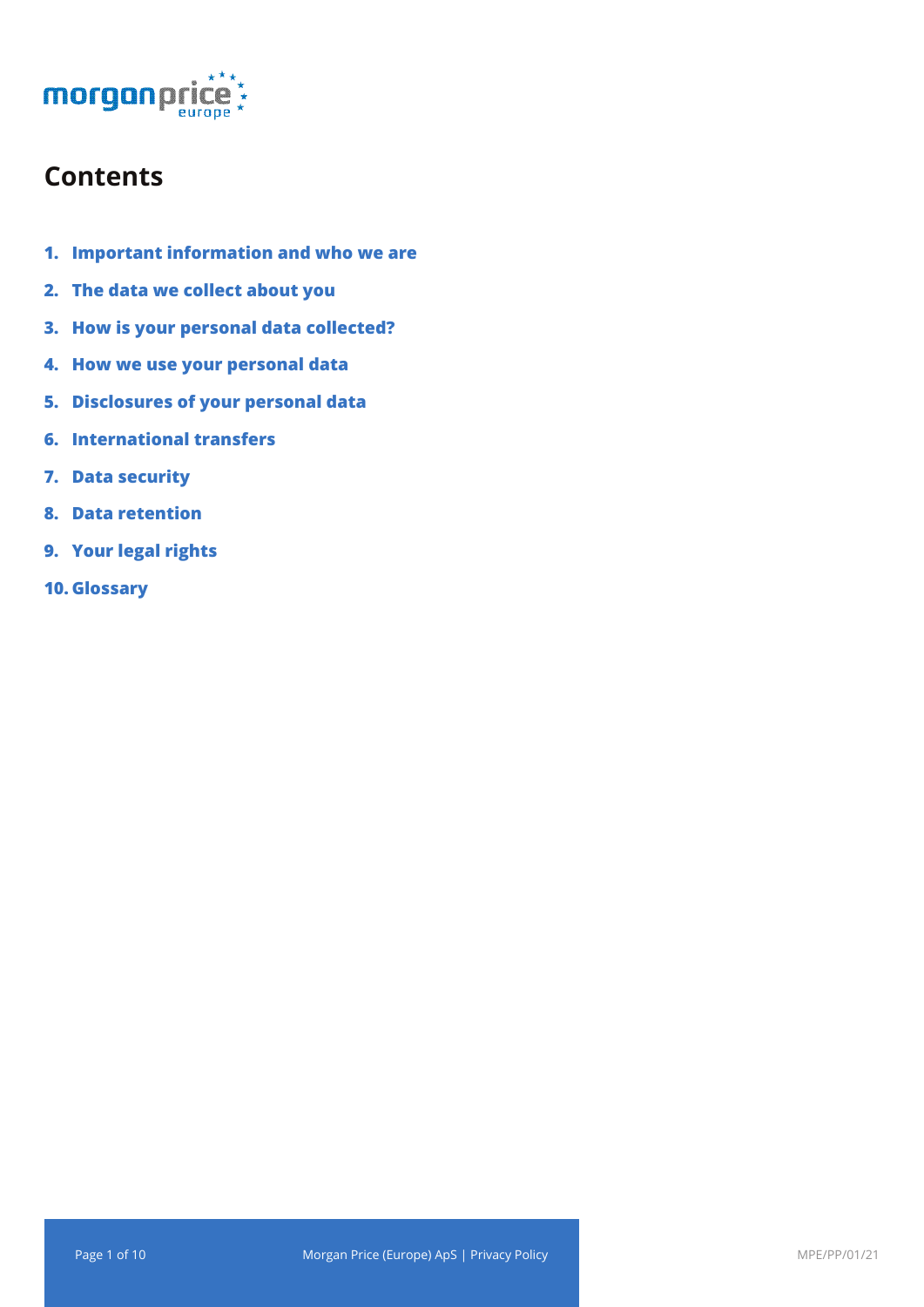# morgangr

### **1 Important information and who we are**

#### **Introduction**

Welcome to the Morgan Price (Europe) ApS ("Morgan Price") privacy notice.

Morgan Price respects your privacy and is committed to protecting your personal data. This privacy notice will inform you as to how we look after your personal data when you use our insurance services and tells you about your privacy rights and how the law protects you.

Please use the Glossary to understand the meaning of some of the terms used in this privacy notice.

#### **Purpose of this privacy notice**

This privacy notice aims to give you information on how Morgan Price collects and processes your personal data when using our insurance services, including any data you may provide through our website when you purchase an insurance product or service.

This Privacy Notice is not intended for children and we do not knowingly collect data relating to children other than when we offer insurance to insured member's dependent children under our policy terms and conditions.

It is important that you read this privacy notice together with any other privacy notice or fair processing notice we may provide on specific occasions when we are collecting or processing personal data about you so that you are fully aware of how and why we are using your data. This privacy notice supplements the other notices and is not intended to override them unless otherwise stated.

#### **Controller**

Morgan Price (Europe) ApS (and its insurance partner(s)) are the controller(s) and are responsible for your personal data (collectively referred to as "Insurer", "we", "us" or "our" in this privacy notice).

We will let you know which entity will be the controller for your data when you purchase an insurance product or service with us.

We have appointed a data protection officer (DPO) who is responsible for overseeing questions in relation to this privacy notice. If you have any questions about this privacy notice, including any requests to exercise your legal rights, please contact the DPO using the details set out here:

#### **Contract of insurance**

Our full details are:

**Full name of legal entity:** Morgan Price (Europe) ApS **Name or title:** The Data Protection Officer **Email address:** dataprotection@morgan-price.com **Postal address:** Morgan Price (Europe) ApS, Nybrogade 18 3. 1203 Kobenhavn K Denmark

You have the right to make a complaint at any time to the Danish Data Protection Authority, the Danish supervisory authority for data protection issues (https://www.datatilsynet.dk/english). We would, however, appreciate the chance to deal with your concerns before you approach the ICO so please contact us in the first instance.

#### **Changes to the privacy notice and your duty to inform us of changes**

This version was last updated on 1st January 2021.

It is important that the personal data we hold about you is accurate and current. Please keep us informed if your personal data changes during your relationship with us.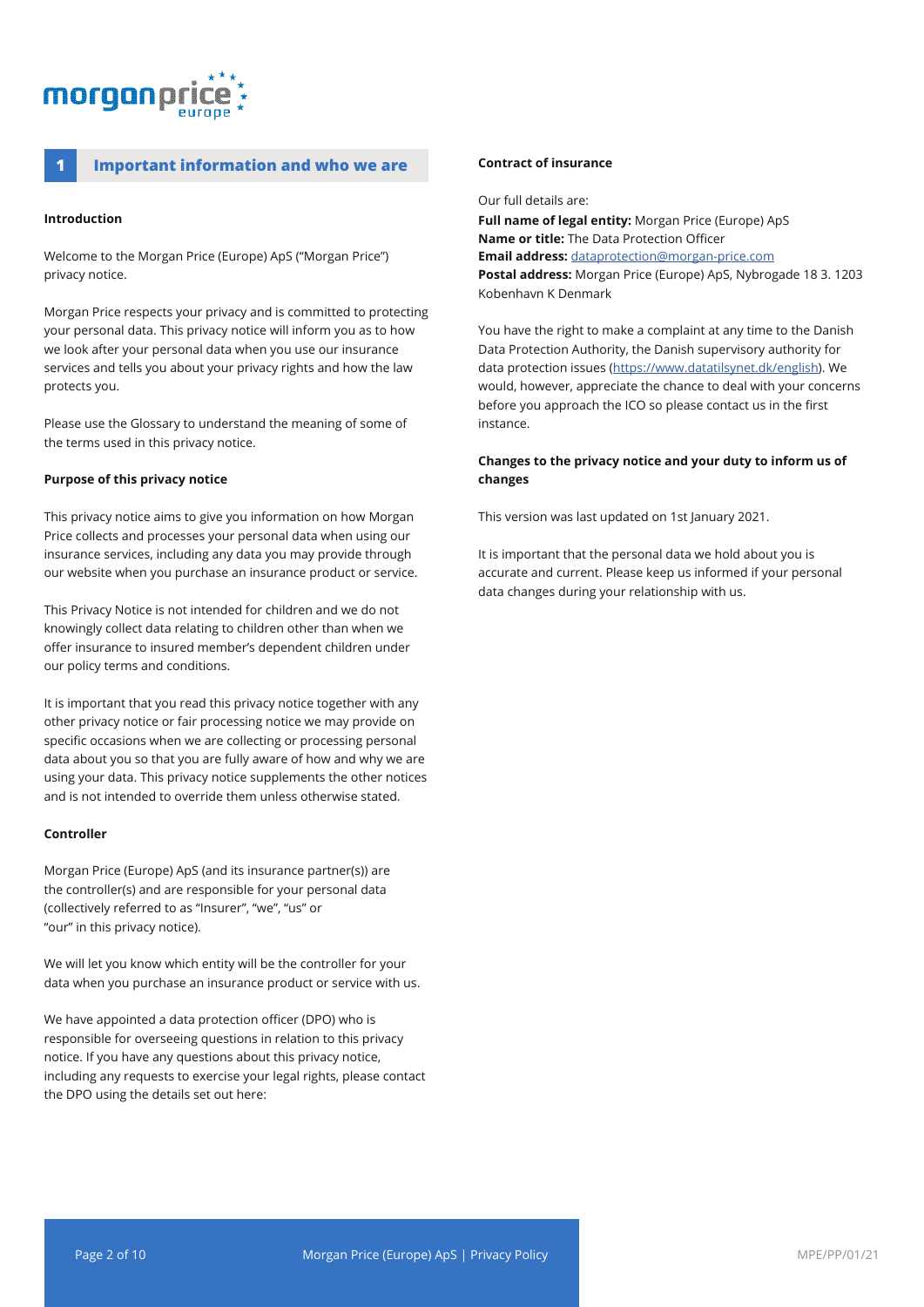# morganp

### **2 The data we collect about you**

Personal data, or personal information, means any information about an individual from which that person can be identified. It does not include data where the identity has been removed (anonymous data).

We may collect, use, store and transfer different kinds of personal data about you which we have grouped together as follows:

- **Identity Data** includes first name, maiden name, last name, username or similar identifier, marital status, title, date of birth and gender.
- **Contact Data** includes billing address, delivery address, email address and telephone numbers.
- **Financial Data** includes bank account and payment card details.
- **Transaction Data** includes details about payments to and from you and other details of insurance products and services you have purchased from us.
- **Technical Data** includes internet protocol (IP) address, your login data, browser type and version, time zone setting and location, browser plug-in types and versions, operating system and platform and other technology on the devices you use to access our website.
- **Health Data** includes any medical or clinical data that we use to assess and underwrite the medical insurance risk(s) and assess and adjudicate any claims under the insurance policy to provide the insurance coverage and insurance services through our insurance products.
- **Profile Data** includes your username and password, purchases or orders made by you, your interests, preferences, feedback and survey responses.
- **Usage Data** includes information about how you use our website, insurance products and services.
- **Marketing and Communications Data** includes your preferences in receiving marketing from us and our third parties and your communication preferences.

We also collect, use and share **Aggregated Data** such as statistical or demographic data for any purpose. **Aggregated Data** may be derived from your personal data but is not considered personal data in law as this data does **not** directly or indirectly reveal your identity. For example, we may aggregate your **Usage Data** to calculate the percentage of users accessing a specific website feature or use of our services. However, if we combine or connect **Aggregated Data** with your personal data so that it can directly or indirectly identify you, we treat the combined data as personal data which will be used in accordance with this privacy notice.

We do collect **Special Categories of Personal Data** about you (this includes details about your sex, ethnicity, age, information about your health and genetic data). We do collect information about criminal convictions and offences for the detection of fraud and to meet our legal obligations for financial sanctions checks by relevant Government Authorities. Where we process Special Categories of Personal Data (sensitive data), such as Health data, we may reply on one of the legal grounds to do so. Where appropriate we apply an exemption for insurance purposes or you have provided your consent for example where we are assisting you as our client in relation to a claim or claims payment or a representative has been appointed to act on your behalf such as the employer or a relative. Please note that in some cases, if you do not provide your consent, we may not be able to provide our intermediary services to you.

#### **If you fail to provide personal data**

Where we need to collect personal data by law, or under the terms of an (insurance) contract we have with you and you fail to provide that data when requested, we may not be able to perform the contract we have or are trying to enter into with you or provide the insurance services to you (for example, to provide you with medical underwriting or claims insurance services). In this case, we may have to cancel the insurance product or insurance service you have with us but we will notify you if this is the case at the time.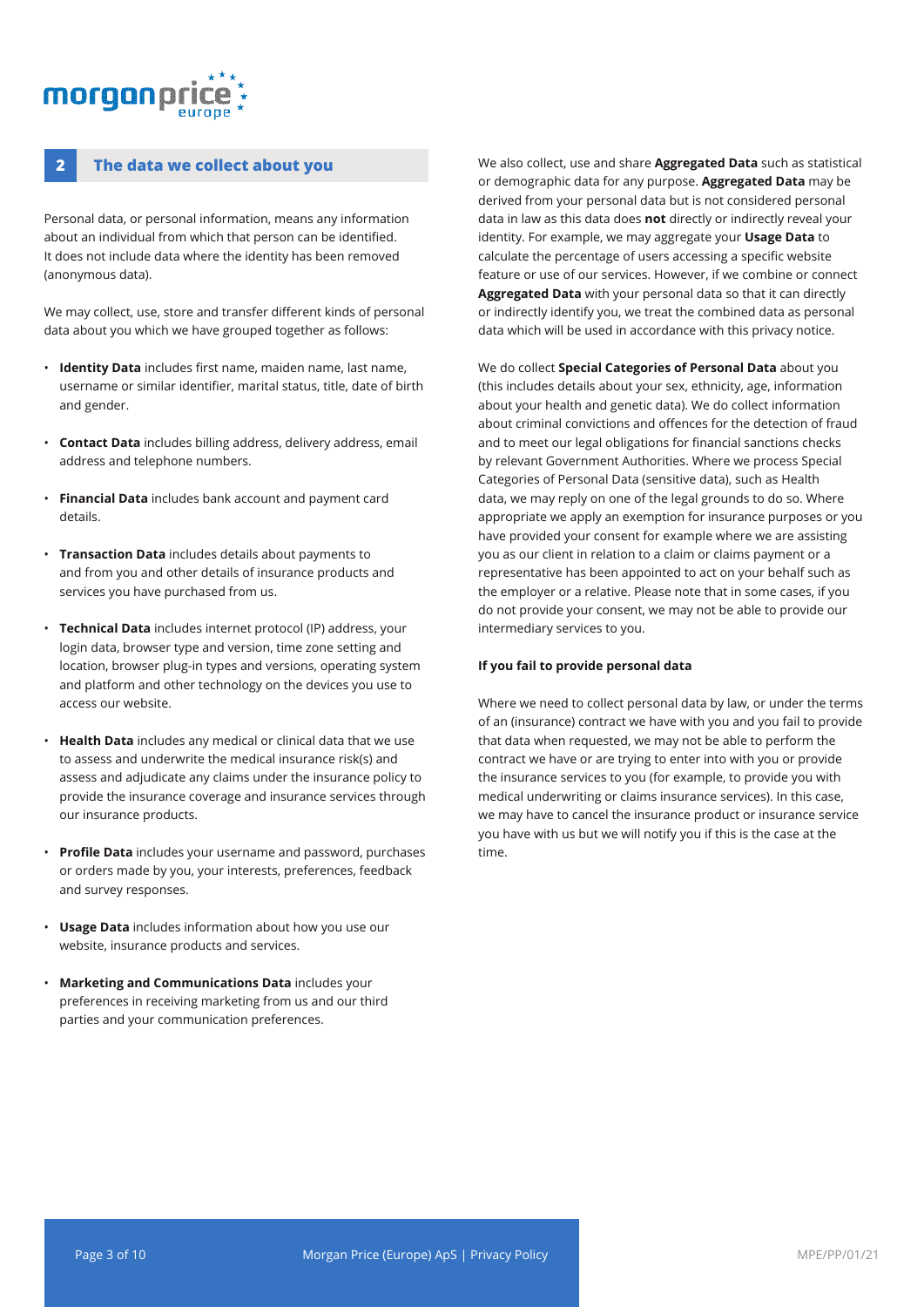# morganp

### **3 How is your personal data collected?**

We use different methods to collect data from and about you including through:

- **Direct interactions.** You may give us your I**dentity, Contact, Health** and **Financial Data** by filling in our application forms or by corresponding with us by post, phone, email or otherwise. This includes personal data you provide when you:
	- apply for our medical insurance services;
	- create an account on our website;
- **Automated technologies or interactions.** As you interact with our website, we may automatically collect **Technical Data** about your equipment, browsing actions and patterns. We collect this personal data by using cookies, and other similar technologies. We may also receive **Technical Data** about you if you visit other websites employing our cookies. Please see our cookie policy [www.morgan-price.com/privacy-policy/] for further details.
- **Third parties or publicly available sources.** We may receive personal data about you from various third parties and public sources as set out below:

**Technical Data** from the following parties:

- (a) analytics providers such as Google based outside the EU;
- (b) advertising networks based inside or outside the EU; and
- (c) search information providers based inside or outside the EU.
- **Contact, Financial** and **Transaction Data** from providers of technical, payment and delivery services based inside or outside the EU.
- **Identity, Health** and **Contact Data** from reinsurers, insurance brokers or aggregators, third party medical claims administrators based inside or outside the EU.
- **Identity** and **Contact Data** from publicly available sources such as Companies House and the Electoral Register based inside the EU.

#### **4 How we use your personal data**

We will only use your personal data when the law allows us to. Most commonly, we will use your personal data in the following circumstances:

Where we need to perform the (insurance) contract we are about to enter into or have entered into with you.

- Where we need to assess any medical conditions, claims and **Health Data** to perform our obligations under the (insurance) contract.
- Where it is necessary for our legitimate interests (or those of a third party) and your interests and fundamental rights do not override those interests.
- Where we need to comply with a legal or regulatory obligation.

Generally we do not rely on consent as a legal basis for processing your personal data other than in relation to sending third party direct marketing communications to you via email or text message.

#### **You have the right to withdraw consent at any time by contacting us.**

#### **Purposes for which we will use your personal data**

We have set out below, in a table format, a description of all the ways we plan to use your personal data, and which of the legal bases we rely on to do so. We have also identified what our legitimate interests are where appropriate.

Note that we may process your personal data for more than one lawful ground depending on the specific purpose for which we are using your data. Please contact us if you need details about the specific legal ground we are relying on to process your personal data where more than one ground has been set out in the table below.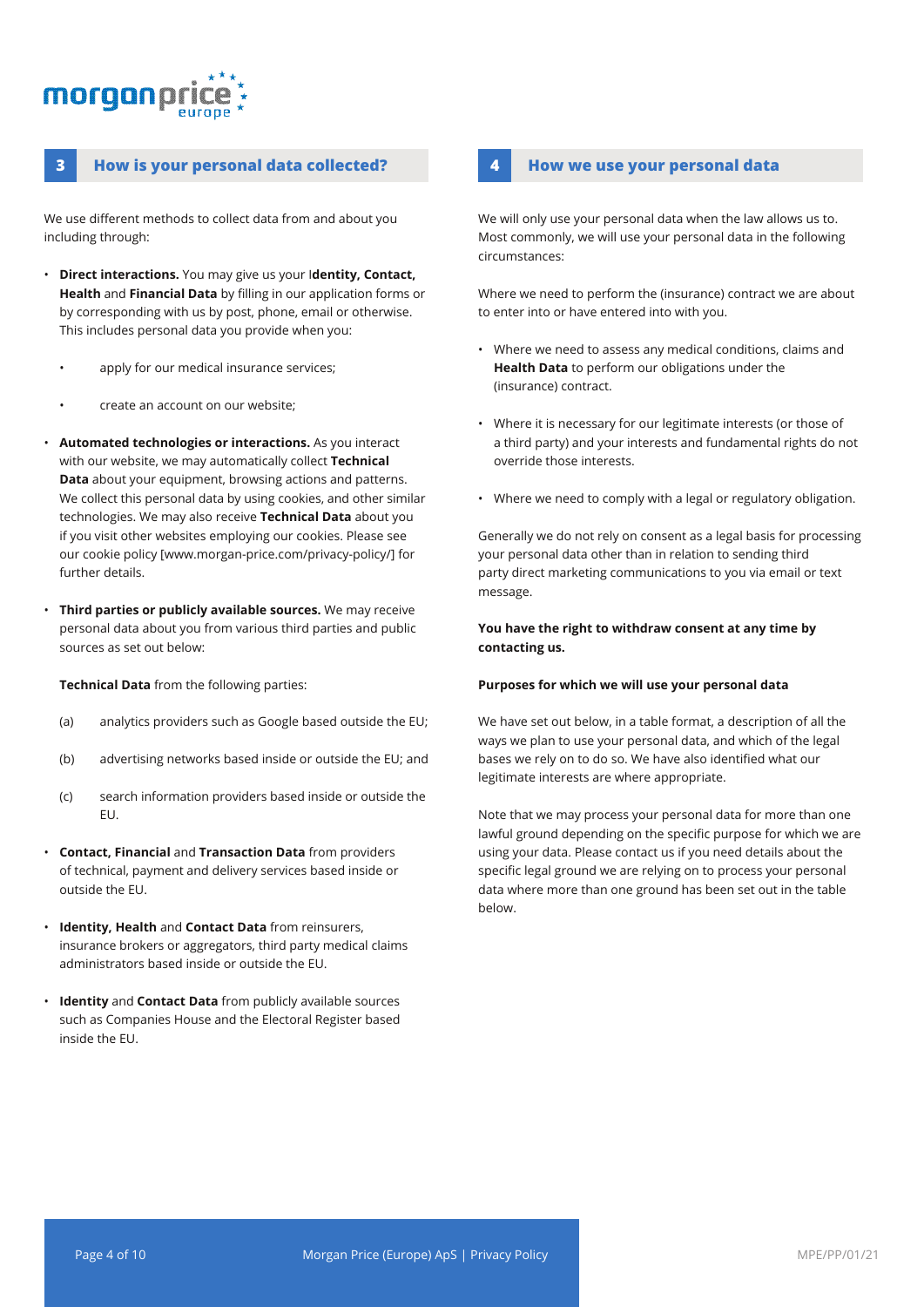

| <b>Purpose/Activity</b><br>А                                                                                                                                                                                  | <b>Type of data</b><br>в                                                                                                                              | Lawful basis for processing including<br>basis of legitimate interest<br>C                                                                                                                                                                                                                                        |
|---------------------------------------------------------------------------------------------------------------------------------------------------------------------------------------------------------------|-------------------------------------------------------------------------------------------------------------------------------------------------------|-------------------------------------------------------------------------------------------------------------------------------------------------------------------------------------------------------------------------------------------------------------------------------------------------------------------|
| 1. To register you as a new insured member                                                                                                                                                                    | Identity<br>(a)<br>(b)<br>Contact<br>(c)<br>Financial<br>(d)<br>Transaction<br>Marketing and Communications<br>(e)<br>(f)<br>Contact<br>Health<br>(g) | Performance of a contract with you                                                                                                                                                                                                                                                                                |
| 2.<br>To process and deliver the insurance services<br>including:<br>Manage payments, fees and charges<br>(a)<br>Collect and recover money owed to us<br>(b)<br>process health and medical information<br>(c) | Identity<br>(a)<br>(b)<br>Contact<br>Financial<br>(C)<br>(d)<br>Transaction<br>Marketing and Communications<br>(e)<br>(f)<br>Contact<br>Health<br>(g) | Performance of a contract with you<br>(a)<br>Necessary for our legitimate<br>(b)<br>interests (to recover debts due to us)                                                                                                                                                                                        |
| To manage our relationship with you which will<br>3.<br>include:<br>Notifying you about changes to our terms or<br>(a)<br>privacy policy<br>(b)<br>Asking you to leave a review or take a survey              | Identity<br>(a)<br>(b)<br>Contact<br>Health<br>(C)<br>Profile<br>(d)<br>(e)<br>Marketing and Communications                                           | Performance of a contract with you<br>(a)<br>Necessary to comply with a legal<br>(b)<br>obligation<br>Necessary for our legitimate<br>(c)<br>interests (to keep our records updated and<br>to study how customers use our insurance<br>products/services)                                                         |
| 4. To enable you to partake in a prize draw, competition<br>or complete a survey                                                                                                                              | Identity<br>(a)<br>(b)<br>Contact<br>Profile<br>(c)<br>(d)<br>Usage<br>(e)<br>Marketing and Communications                                            | Performance of a contract with you<br>(a)<br>(b)<br>Necessary for our legitimate<br>interests (to study how customers use our<br>insurance products/services, to develop<br>them and grow our business)                                                                                                           |
| 5. To administer and protect our business and this<br>website (including troubleshooting, data analysis,<br>testing, system maintenance, support, reporting and<br>hosting of data)                           | Identity<br>(a)<br>(b)<br>Contact<br>Technical<br>(c)                                                                                                 | Necessary for our legitimate<br>(a)<br>interests (for running our business,<br>provision of administration and IT services,<br>network security, to prevent fraud and in<br>the context of a business reorganisation or<br>group restructuring exercise)<br>Necessary to comply with a legal<br>(b)<br>obligation |
| 6. To deliver relevant website content and<br>advertisements to you and measure or understand the<br>effectiveness of the advertising we serve to you                                                         | Identity<br>(a)<br>(b)<br>Contact<br>Profile<br>(c)<br>(d)<br>Usage<br>Marketing and Communications<br>(e)<br>(f)<br>Technical                        | Necessary for our legitimate interests (to<br>study how customers use our insurance<br>products/services, to develop them, to grow<br>our business and to inform our marketing<br>strategy)                                                                                                                       |
| 7. To use data analytics to improve our website,<br>products/services, marketing, customer relationships<br>and experiences                                                                                   | Technical<br>(a)<br>(b)<br>Usage                                                                                                                      | Necessary for our legitimate interests<br>(to define types of customers for our<br>insurance products and services, to keep<br>our website updated and relevant, to<br>develop our business and to inform our<br>marketing strategy)                                                                              |
| 8. To make suggestions and recommendations to you<br>about our insurance services that may be of interest to<br>you                                                                                           | Identity<br>(a)<br>(b)<br>Contact<br>(c)<br>Technical<br>(d)<br>Usage<br>Profile<br>(e)                                                               | Necessary for our legitimate interests (to<br>develop our products/services and grow<br>our business)                                                                                                                                                                                                             |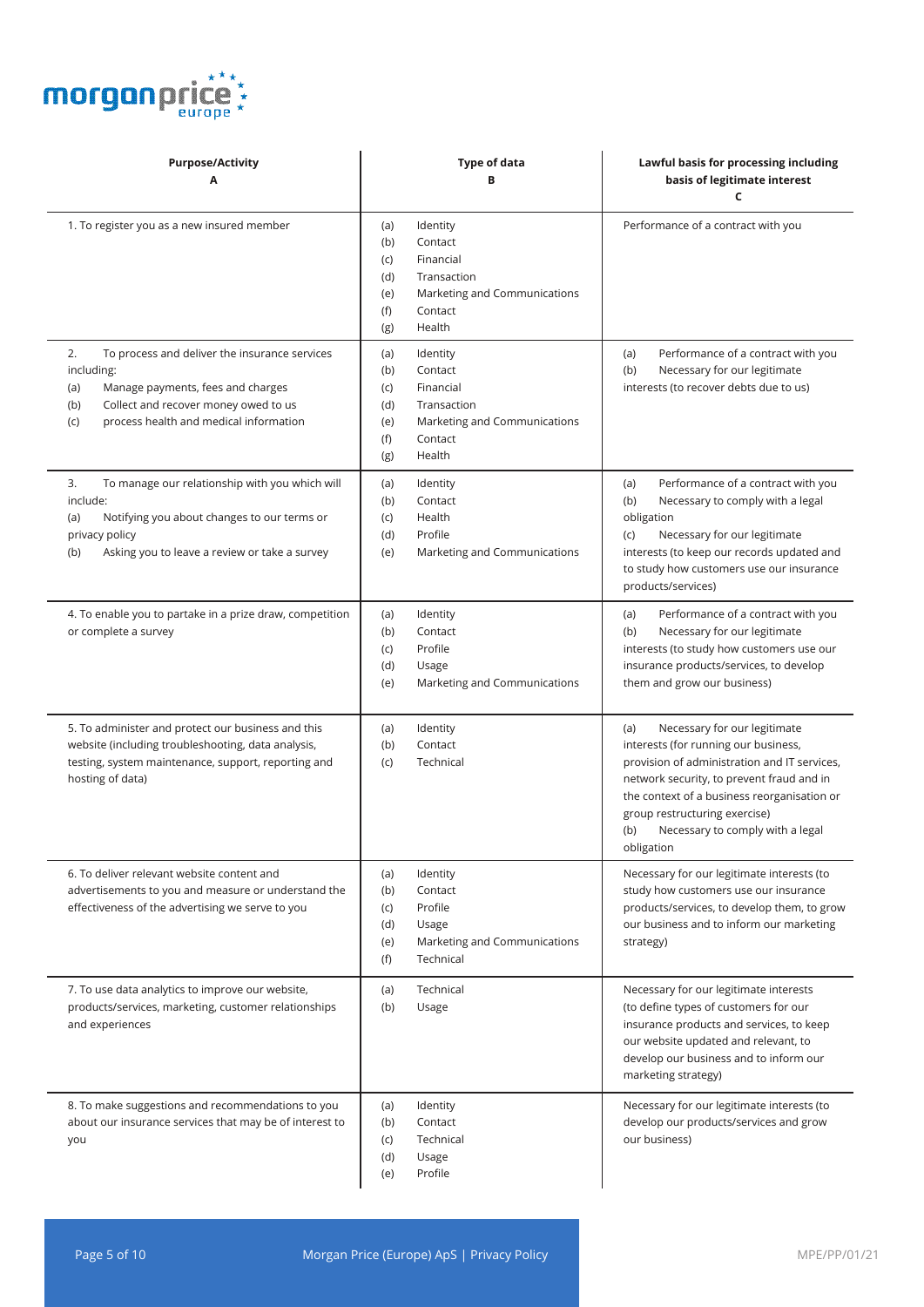

#### **Marketing**

We strive to provide you with choices regarding certain personal data uses, particularly around marketing and advertising.

#### **Promotional offers from us**

We may use your **Identity, Contact, Technical, Usage** and **Profile Data** to form a view on what we think you may want or need, or what may be of interest to you. This is how we decide which products, services and offers may be relevant for you (we call this marketing).

You will receive marketing communications from us if you have requested information from us or purchased our insurance services from us or if you provided us with your details when you entered a competition or registered for a promotion and, in each case, you have not opted out of receiving that marketing.

#### **Third-party marketing**

We will get your express opt-in consent before we share your personal data with any company outside the Insurer for marketing purposes.

#### **Opting out**

You can ask us or third parties to stop sending you marketing messages at any time by logging into the website and checking or unchecking relevant boxes to adjust your marketing preferences or by following the opt-out links on any marketing message sent to you or by contacting us at any time.

Where you opt out of receiving these marketing messages, this will not apply to personal data provided to us as a result of insurance products and services purchased by you, or other transactions.

#### **Change of purpose**

We will only use your personal data for the purposes for which we collected it, unless we reasonably consider that we need to use it for another reason and that reason is compatible with the original purpose. If you wish to get an explanation as to how the processing for the new purpose is compatible with the original purpose, please contact us.

If we need to use your personal data for an unrelated purpose, we will notify you and we will explain the legal basis which allows us to do so.

Please note that we may process your personal data without your knowledge or consent, in compliance with the above rules, where this is required or permitted by law.

#### **5 Disclosures of your personal data**

We may have to share your personal data with the parties set out below for the purposes set out in the table in paragraph 4 above.

- Internal Third Parties as set out in the Glossary.
- External Third Parties as set out in the Glossary.
- Specific third parties such as insurance intermediaries, third party medical claims administrators, reinsurers of your medical insurance risks and medical evacuation assistance companies
- Third parties to whom we may choose to sell, transfer, or merge parts of our business or our assets. Alternatively, we may seek to acquire other businesses or merge with them. If a change happens to our business, then the new owners may use your personal data in the same way as set out in this privacy notice.

We require all third parties to respect the security of your personal data and to treat it in accordance with the law. We do not allow our third-party service providers to use your personal data for their own purposes and only permit them to process your personal data for specified purposes and in accordance with our instructions.

# **6 International transfers**

We share your personal data within the the group of companies to which Morgan Price belongs. This will involve transferring your data outside the European Economic Area (**EEA**).

Many of our external third parties are based outside the European Economic Area (**EEA**) so their processing of your personal data will involve a transfer of data outside the **EEA**.

Whenever we transfer your personal data out of the **EEA**, we ensure a similar degree of protection is afforded to it by ensuring at least one of the following safeguards is implemented:

Where we use certain service providers, we may use specific contracts approved by the European Commission which gives personal data the same protection it has in Europe. For further details, see European Commission: Model contracts for the transfer of personal data to third countries.

Where we use providers based in the US, we may transfer data to them if they are part of the Privacy Shield which requires them to provide similar protection to personal data shared between Europe and the US. For further details, see European Commission: EU-US Privacy Shield.

Please contact us if you want further information on the specific mechanism used by us when transferring your personal data out of the EEA.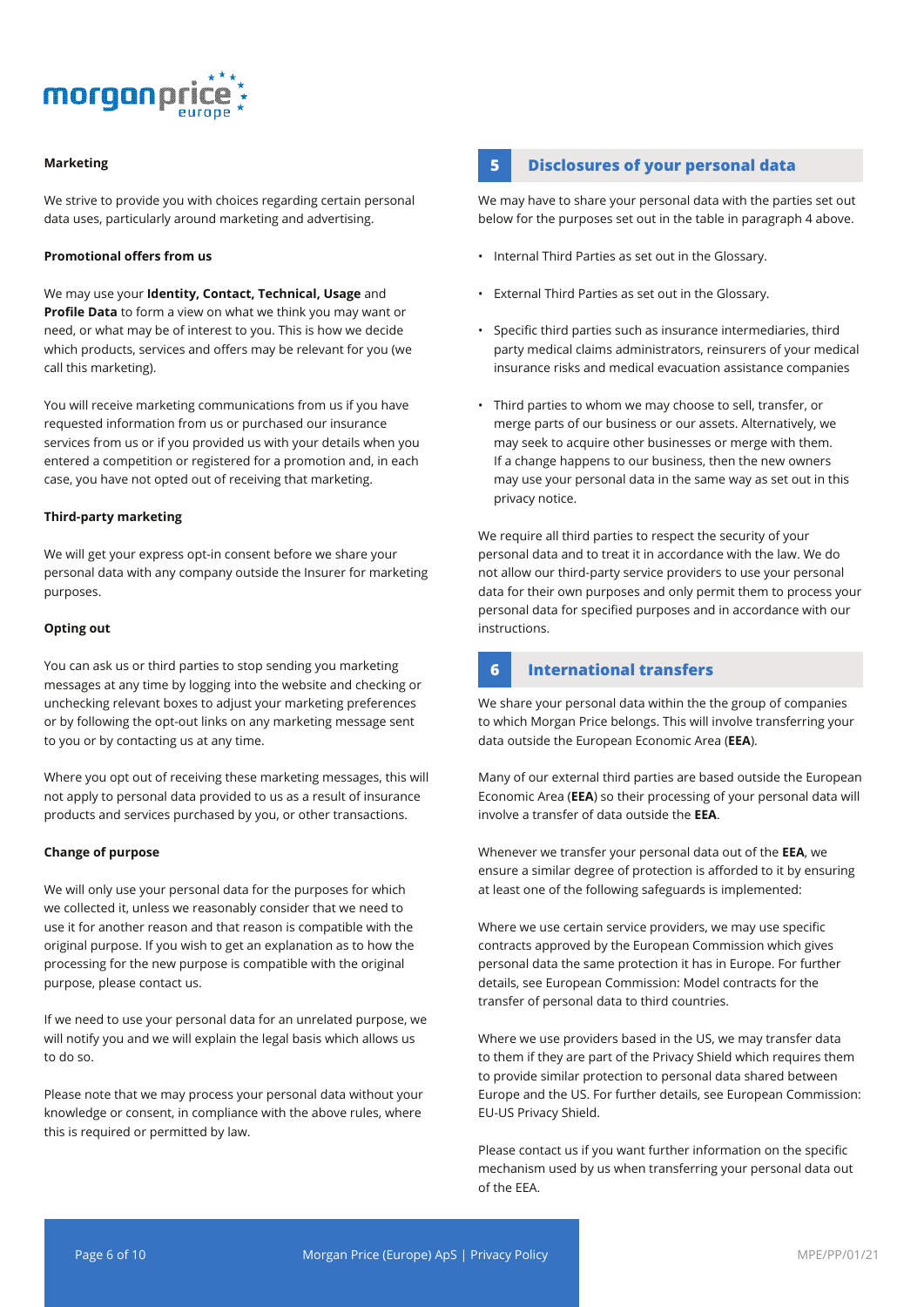# moraano

# **7 Data security**

We have put in place appropriate security measures to prevent your personal data from being accidentally lost, used or accessed in an unauthorised way, altered or disclosed. In addition, we limit access to your personal data to those employees, agents, contractors and other third parties who have a business need to know. They will only process your personal data on our instructions and they are subject to a duty of confidentiality.

We have put in place procedures to deal with any suspected personal data breach and will notify you and any applicable regulator of a breach where we are legally required to do so.

## **8 Data retention**

#### **How long will you use my personal data for?**

We will only retain your personal data for as long as necessary to fulfil the purposes we collected it for, including for the purposes of satisfying any legal, accounting or reporting requirements.

To determine the appropriate retention period for personal data, we consider the amount, nature, and sensitivity of the personal data, the potential risk of harm from unauthorised use or disclosure of your personal data, the purposes for which we process your personal data and whether we can achieve those purposes through other means, and the applicable legal requirements.

In some circumstances we may anonymise your personal data (so that it can no longer be associated with you) for research or statistical purposes in which case we may use this information indefinitely without further notice to you.

By law we have to keep basic information about our customers (including **Contact, Identity, Financial, Health** and **Transaction Data**) for seven (7) years after they cease being customers for tax purposes.

In some circumstances you can ask us to delete your data: see request erasure below for further information.

### **9 Your legal rights**

Under certain circumstances, you have rights under data protection laws in relation to your personal data. More details of these rights can be found below and at [www.ico.org.uk]. Please see the rights below:

- Request access to your personal data.
- Request correction of your personal data.
- Request erasure of your personal data.
- Object to processing of your personal data.
- Request restriction of processing your personal data.
- Request transfer of your personal data.
- Right to withdraw consent.

If you wish to exercise any of the rights set out above, please contact us.

#### **No fee usually required**

You will not have to pay a fee to access your personal data (or to exercise any of the other rights). However, we may charge a reasonable fee if your request is clearly unfounded, repetitive or excessive. Alternatively, we may refuse to comply with your request in these circumstances.

#### **What we may need from you**

We may need to request specific information from you to help us confirm your identity and ensure your right to access your personal data (or to exercise any of your other rights). This is a security measure to ensure that personal data is not disclosed to any person who has no right to receive it. We may also contact you to ask you for further information in relation to your request to speed up our response.

#### **Time limit to respond**

We try to respond to all legitimate requests within one month. Occasionally it may take us longer than a month if your request is particularly complex or you have made a number of requests. In this case, we will notify you and keep you updated.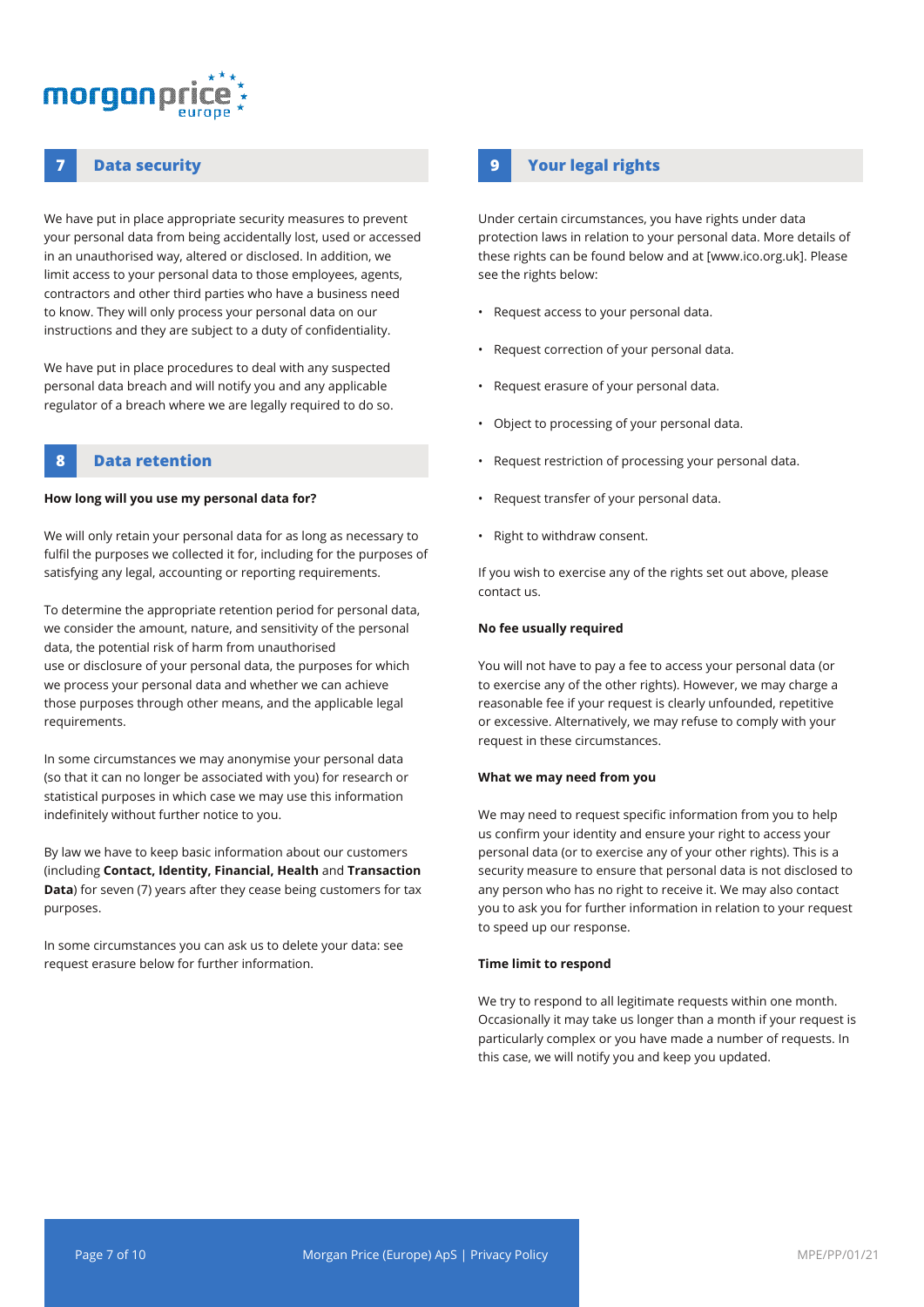

## **10 Glossary**

#### **LAWFUL BASIS**

**Legitimate Interest** means the interest of our business in conducting and managing our business to enable us to give you the best insurance service/product and the best and most secure experience. We make sure we consider and balance any potential impact on you (both positive and negative) and your rights before we process your personal data for our legitimate interests. We do not use your personal data for activities where our interests are overridden by the impact on you (unless we have your consent or are otherwise required or permitted to by law). You can obtain further information about how we assess our legitimate interests against any potential impact on you in respect of specific activities by contacting us.

**Performance of Contract** means processing your data where it is necessary for the performance of the insurance contract including processing **Health Data** for assessing underwriting risk(s) and assess and adjudicating any claims under the insurance products to which you are a party or to take steps at your request before entering into such a contract.

**Comply with a legal or regulatory obligation** means processing your personal data where it is necessary for compliance with a legal or regulatory obligation that we are subject to.

#### THIRD PARTIES

#### **Internal Third Parties**

Other companies in the Insurers Group acting as joint controllers or processors and who are based in the United Kingdom, Guernsey, Hong Kong and the United Arab Emirates and provide IT and system administration services and undertake insurance services.

#### **External Third Parties**

- Service providers acting as processors [or joint controllers] based amongst other places in the United Arab Emirates, Europe, Mauritius, Malta and Guernsey who provide IT and system administration services for insurance policy administration and medical claims management services.
- Reinsurers providing reinsurance coverage and services associated with the medical insurance risks under the insurance products.
- Professional advisers acting as processors or joint controllers including lawyers, bankers, auditors and insurers based in the United Kingdom and Europe who provide consultancy, banking, legal, insurance and accounting services.

• Government Revenue & Customs, regulators and other authorities acting as processors or joint controllers based in the United Kingdom and Worldwide who require reporting of processing activities in certain circumstances.

#### **YOUR LEGAL RIGHTS**

You have the right to:

**Request access** to your personal data (commonly known as a "data subject access request"). This enables you to receive a copy of the personal data we hold about you and to check that we are lawfully processing it.

**Request correction** of the personal data that we hold about you. This enables you to have any incomplete or inaccurate data we hold about you corrected, though we may need to verify the accuracy of the new data you provide to us.

**Request erasure** of your personal data. This enables you to ask us to delete or remove personal data where there is no good reason for us continuing to process it. You also have the right to ask us to delete or remove your personal data where you have successfully exercised your right to object to processing (see below), where we may have processed your information unlawfully or where we are required to erase your personal data to comply with local law. Note, however, that we may not always be able to comply with your request of erasure for specific legal reasons which will be notified to you, if applicable, at the time of your request.

**Object to processing** of your personal data where we are relying on a legitimate interest (or those of a third party) and there is something about your particular situation which makes you want to object to processing on this ground as you feel it impacts on your fundamental rights and freedoms. You also have the right to object where we are processing your personal data for direct marketing purposes. In some cases, we may demonstrate that we have compelling legitimate grounds to process your information which override your rights and freedoms.

**Request restriction** of processing of your personal data. This enables you to ask us to suspend the processing of your personal data in the following scenarios: (a) if you want us to establish the datas accuracy; (b) where our use of the data is unlawful but you do not want us to erase it; (c) where you need us to hold the data even if we no longer require it as you need it to establish, exercise or defend legal claims; or (d) you have objected to our use of your data but we need to verify whether we have overriding legitimate grounds to use it.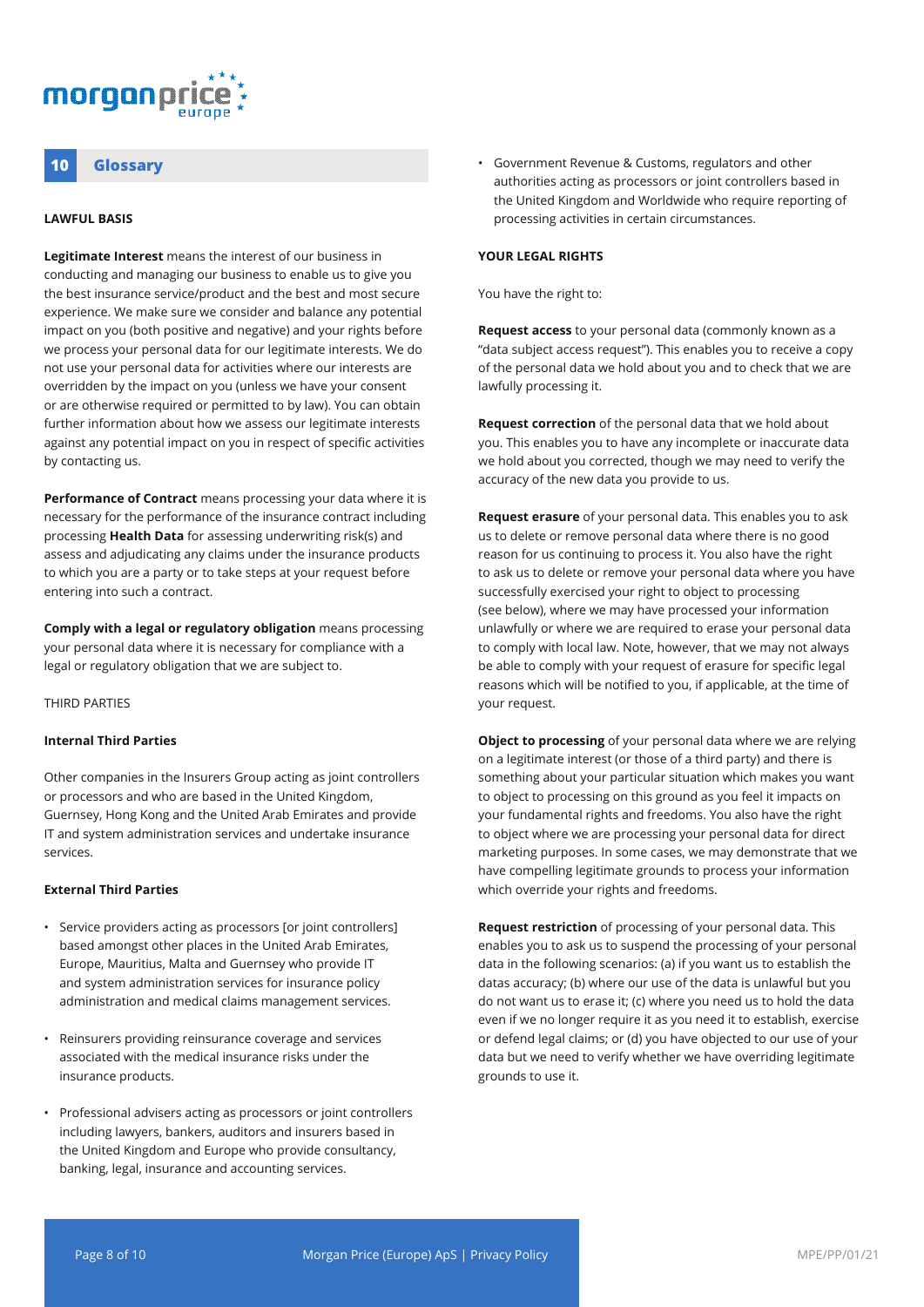

**Request the transfer** of your personal data to you or to a third party. We will provide to you, or a third party you have chosen, your personal data in a structured, commonly used, machinereadable format. Note that this right only applies to automated information which you initially provided consent for us to use or where we used the information to perform a contract with you.

**Withdraw consent** at any time where we are relying on consent to process your personal data. However, this will not affect the lawfulness of any processing carried out before you withdraw your consent. If you withdraw your consent, we may not be able to provide certain products or services to you. We will advise you if this is the case at the time you withdraw your consent.